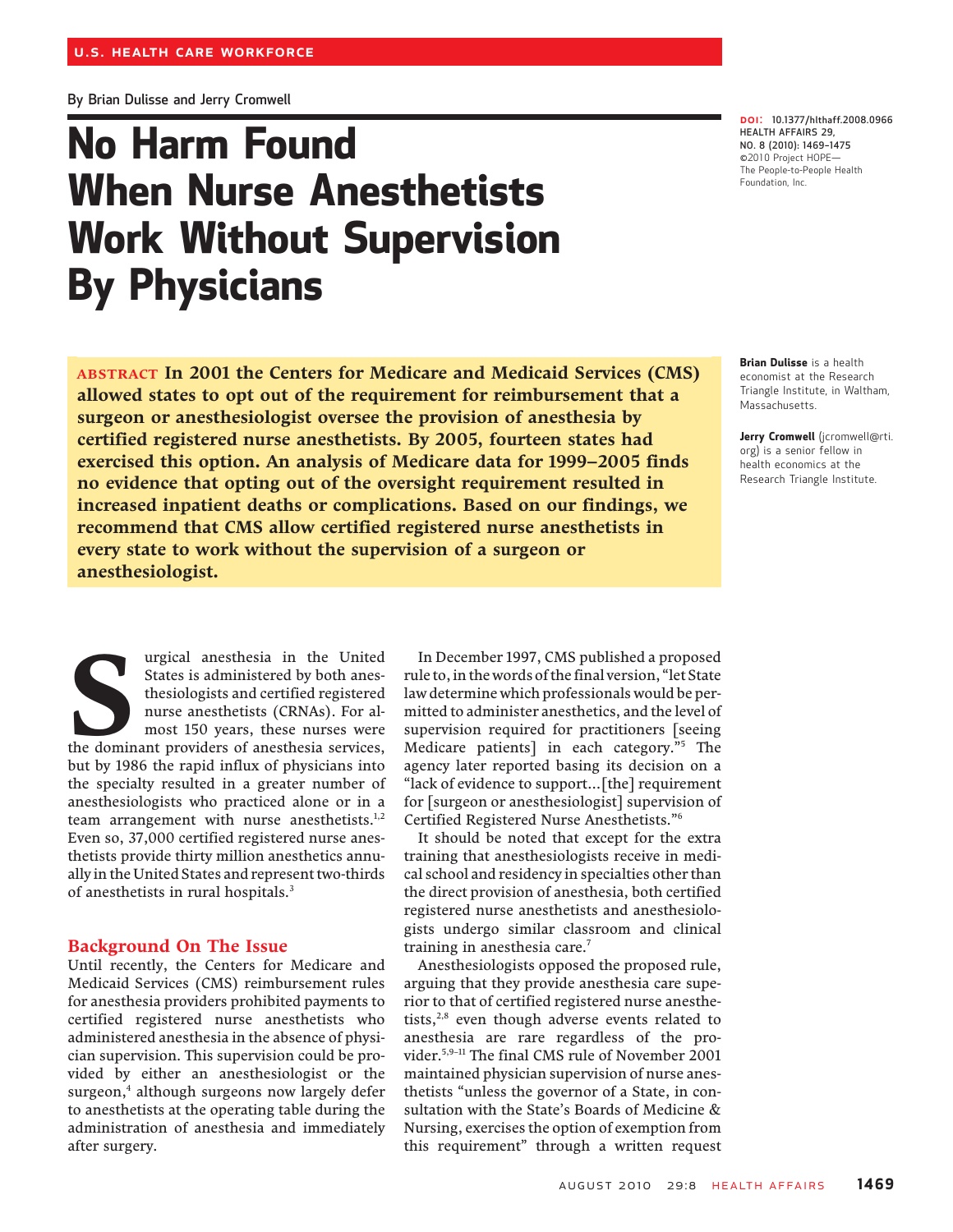signed by the governor. $6$ 

As of 1998, eighteen states permitted certified registered nurse anesthetists to practice independently of any physician, $12$  although for reimbursement purposes, Medicare still required physician supervision at least by the surgeon if not by an anesthesiologist.<sup>6</sup> By 2005, fourteen governors in mostly rural states<sup>13</sup> had submitted written requests to Medicare and opted out of the supervised anesthesia requirement. Solo practice by certified registered nurse anesthetists is especially important in rural areas, where anesthesiologists are in short supply.

This article explores whether the change in CMS policy toward anesthesia supervision had a negative impact on patient outcomes.We begin by examining the absolute level and time trends of adverse patient outcomes within the states that opted out and those that did not.

It is important to note, however, that differences in these gross measures do not constitute prima facie evidence of a response to the policy change. The act of opting out of the supervision requirement does not necessarily imply any changes in the actual practice of anesthesia within any hospital in a state. The opt-out exemption does not mandate that hospitals allow certified registered nurse anesthetists to provide anesthesia without supervision by a surgeon or an anesthesiologist. It means only that Medicare would not require such supervision as a condition of reimbursement.

Nonetheless, if patient outcomes are unchanged after a state has opted out, as we show to be the case, then the requirement that governors petition CMS to exempt certified registered nurse anesthetists from physician supervision is unnecessary and should be rescinded.

## Study Data And Methods

For the opt-out policy to affect outcomes, two conditions must be fulfilled. First, the opt-out policy must result in a shift in anesthesia arrangements. If the policy change does not affect anesthesia arrangements, then it alone could not affect patient outcomes.

Second, there must be some systematic difference in the outcomes associated with the different anesthetist arrangements. If the outcomes across the different arrangements are the same, then even if the policy change affected anesthesia arrangements, it would not affect overall patient outcomes in opt-out states.

We therefore examined whether there was a material change in the provision of anesthesia services away from anesthesiologists in favor of certified registered nurse anesthetists and, separately, whether there is evidence of different

outcomes associated with the two types of anesthetists. In examining outcomes, we first determined whether case-mix complexity differed between opt-out and non-opt-out states and by anesthetist training.

DATA SOURCE To address the research questions, we used the 5 percent Medicare Inpatient (Part A) and Carrier (Part B) Medicare limited data set files for 1999–2005. The files include all Part A claims from facilities and Part B claims from physicians and suppliers for a 5 percent sample of beneficiaries.

Given the distribution of states opting out of physician supervision at different times, we used seven calendar years of Medicare 5 percent data. This gives three full years of post-opt-out data for six of fourteen opt-out states and at least two full years of data for eleven opt-out states. Any deleterious effects of shifts to more anesthesia by unsupervised nurse anesthetists should be seen soon after a state opts out because more anesthesia complications would occur during the patient's inpatient hospital stay.

We abstracted Part A claims for each study year for all admissions in all Medicare surgical diagnosis-related groups (DRGs), which were 98,000–114,000 claims per year. Procedures taking place in ambulatory surgery centers were excluded because of uncertainty in measuring mortality or complications in those cases.

Because the 5 percent limited data sets do not contain the patient's measurement on the physical status scale of the American Society of Anesthesiologists, we merged onto the claims the anesthesia base units for the most complex anesthesia procedure (International Classification of Diseases, Ninth Revision, or ICD-9) code for each admission. For example, the base unit for a thyroid biopsy is 3; for cardiac catheterization, 8; and for tracheobronchial reconstruction, 18.14

We used the two Part B procedure modifier fields to identify three anesthesia provider arrangements: anesthesiologists practicing solo, certified registered nurse anesthetists practicing solo, and team anesthesia in which anesthesiologists supervise or direct nurse anesthetists. If a modifier on either a nurse anesthetist or an anesthesiologist claim indicated supervision or direction of the nurse anesthetist, then the anesthesia category was defined as team anesthesia.

Any nonteam hospitalization with a certified registered nurse anesthetist claim but no anesthesiologist claim was coded as certified registered nurse anesthetist solo. Finally, any procedure with an anesthesiologist claim not already characterized as team or certified registered nurse anesthetist solo was considered anesthesiologist solo.

Because all date fields in the data are aggre-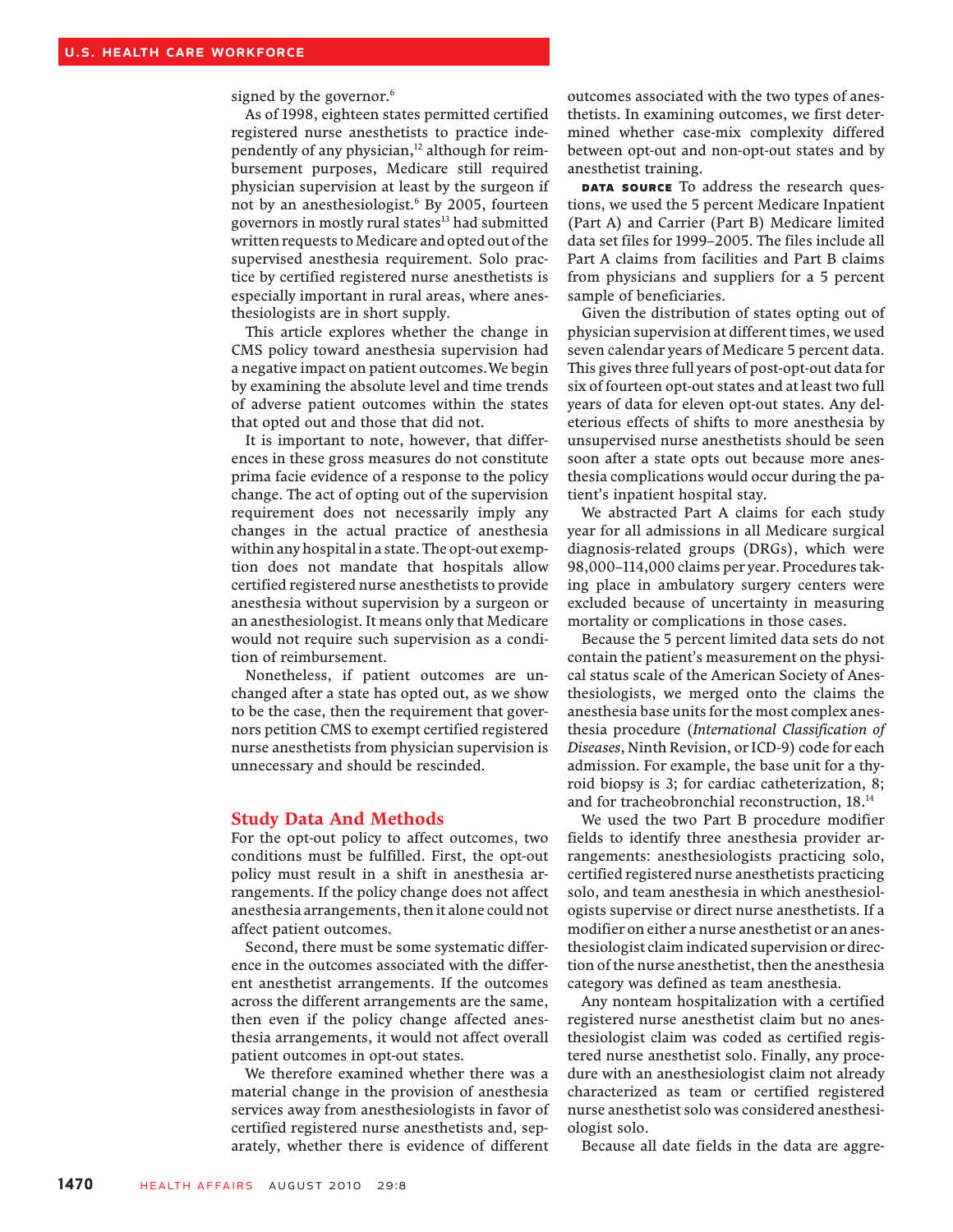gated to the quarter level, it was not possible to accurately link inpatient Part B anesthesia claims to specific hospitalizations for patients who had multiple hospitalizations in the same quarter. Therefore, we excluded patients with more than one hospitalization in a quarter.

The resulting seven-year pooled file contained 741,518 surgical discharges. Roughly one-third did not have any anesthetist claim. The majority of cases without anesthesia bills were for procedures that often do not require an anesthetist, such as percutaneous transluminal coronary angioplasty, pacemaker lead inserts, sigmoidoscopies, bronchoscopies, diagnostic catheterizations, and endoscopic surgeries.

Hospitalizations without a Part B anesthesia claim were excluded unless a surgical procedure took place in a Medicare "pass-through" hospital. In these hospitals, claims for services by nurse anesthetists are rolled into ("passed through") the Part A hospital claims. Therefore, observations from these hospitals were assigned to the certified registered nurse anesthetist solo category.

Hospitalization claims were also deleted if a Part B inpatient anesthetist claim was present in the previous quarter for the same beneficiary with no admission claim in that quarter. We assumed in those cases that the anesthetist filed his or her claim earlier than the hospital's claim for the same admission.

This left us with 481,440 hospitalizations for analysis, of which 412,696 were in non-opt-out states and 68,744 were in opt-out states. Of the latter, 41,868 hospitalizations occurred before the state had opted out.

Analytic Methods We analyzed two outcomes measures: inpatient mortality and complications. Mortality is reported on the Medicare discharge abstract. To measure possible anesthesia complications, we identified seven relevant patient safety indicators developed by the Agency for Healthcare Research and Quality:15 complications of anesthesia (patient safety indicator 1); death in low-mortality diagnoses (indicator 2); failure to rescue from a complication of an underlying illness or medical care (indicator 4); iatrogenic pneumothorax, or collapsed lung (indicator 6); postoperative physiologic and metabolic derangements, or physical or chemical imbalances in the body (indicator 10); postoperative respiratory failure (indicator 11); and transfusion reaction (indicator 16). (Descriptions of each complication are provided in the online Appendix.)<sup>16</sup>

Each of these complications occurred only infrequently. Therefore, we used a single no/yes indicator (0 for no, 1 for yes) to show if any one of them occurred on a single admission.

State-level analyses cannot completely answer the question of whether allowing certified registered nurse anesthetists to provide anesthesia without supervision exposes patients to meaningful additional risks. By focusing on individual hospitalizations, however, it is possible to use Medicare claims to isolate any impact of opting out by anesthesia provider type.

It is possible that hospital managers systematically refer more difficult procedures to anesthesiologists and less difficult ones to nurse anesthetists.We therefore controlled for patient characteristics and procedure complexity.

We compared inpatient mortality rates between opt-out and non-opt-out states, stratifying by year and anesthesia arrangement. Anesthesiologists practicing alone were involved in more complex surgical procedures than certified registered nurse anesthetists practicing alone. Therefore, we adjusted anesthesiologist solo mortality rates by applying to the anesthesiologist solo group the nurse anesthetist case-mix for surgeries that the two providers had in common.

Frequency weighting was done at the diagnosis-related group level for each state, separately. T-tests were used to measure the differences in the adjusted mortality rates between opt-out and non-opt-out states within each stratum.

We also estimated logistic regressions using indicators for state opt-out status before and after opt-out and for anesthesia provider, to determine the effects of these variables on the probability of mortality and complications. Also included were the patient's age, sex, and race, along with year indicators and the procedure's anesthesia base units, to measure its complexity. The model was applied to surgical admissions pooled across all seven years in all opt-out and non-opt-out states.

## **Results**

Who Provides Anesthesia We examined whether a state's decision to opt out of the supervision requirement resulted in different anesthesia arrangements. In our sample, the certified registered nurse anesthetist solo group provided anesthesia in 21 percent of surgeries in opt-out states and about 10 percent in non-optout states (Exhibit 1). Solo provision of anesthesia by nurse anesthetists increased over time in opt-out and non-opt-out states.

Although the absolute increase was roughly five percentage points in both opt-out and nonopt-out states, the proportional increase was larger in non-opt-out states (71 percent) than in opt-out states (28 percent). The growth of the solo share by certified registered nurse anesthetists in opt-out states came at the expense of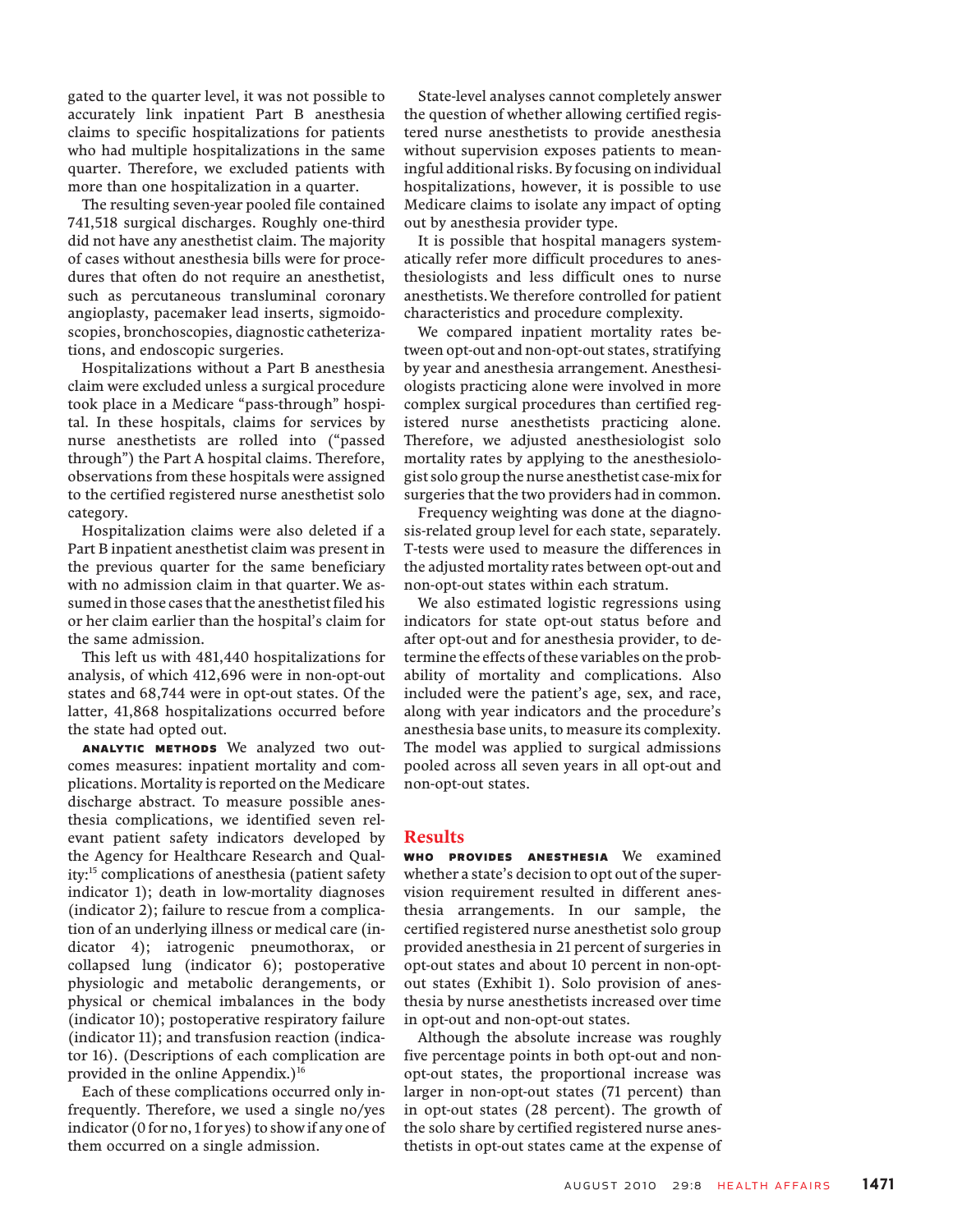## EXHIBIT 1

Percentages Of Surgical Anesthetics By Anesthesia Provider, In States That Did And Did Not Opt Out Of Physician Supervision, 1999–2005

|           | Opt-out states   |                 |      | Non-opt-out states |                 |             |
|-----------|------------------|-----------------|------|--------------------|-----------------|-------------|
|           | <b>CRNA</b> solo | <b>MDA</b> solo | Team | <b>CRNA</b> solo   | <b>MDA</b> solo | <b>Team</b> |
| 1999      | 17.6             | 40.7            | 41.7 | 7.0                | 47.3            | 45.8        |
| 2000      | 18.4             | 42.5            | 39.1 | 8.3                | 46.7            | 45.0        |
| 2001      | 20.2             | 42.0            | 37.8 | 9.2                | 45.3            | 45.5        |
| 2002      | 22.2             | 41.7            | 36.1 | 9.9                | 44.7            | 45.4        |
| 2003      | 22.9             | 42.5            | 34.7 | 10.3               | 43.7            | 46.0        |
| 2004      | 23.4             | 42.0            | 34.6 | 11.3               | 42.3            | 46.5        |
| 2005      | 22.5             | 42.8            | 34.7 | 12.0               | 41.5            | 46.5        |
| 1999-2005 | 21.0             | 42.0            | 37.0 | 9.7                | 44.5            | 45.8        |

SOURCE Medicare Parts A and B claims, 1999-2005 limited data sets. NOTES Not all totals equal 100 percent because of rounding. CRNA solo is certified registered nurse anesthetist without anesthesiologist. MDA solo is anesthesiologist without CRNA. Team is anesthesiologist and CRNA working together.

team anesthesia, while in the non-opt-out states it came at the expense of anesthesiologist solo anesthesia.

Differences By Patient Type Or Procedure Before comparing trends in outcomes, we examined whether the case-mix of certified registered nurse anesthetists and anesthesiologists differed by type of patient or procedure. Exhibit 2 shows patient characteristics as of 2005, stratified by anesthesia provider and state opt-out status. The figures have not been adjusted for the different diagnosis-related group surgical cases that are typical of the two types of anesthesia providers. With the exception of base units, the differences in patient characteristics between the certified registered nurse anesthetist solo and anesthesiologist solo groups, although statistically significant, were clinically minor and would not explain large differences in patient outcomes within opt-out and non-opt-out states.

With the exception of the prevalence of African American patients, the differences within provider groups across opt-out status were also minimal.

In opt-out and non-opt-out states, the mean number of base units in the anesthesiologist solo group was about a full point higher than in the certified registered nurse anesthetist solo group  $(p < 0.05$ , or unlikely to be due to chance). This indicates that solo anesthesiologists were performing more complex or difficult procedures than the nurse anesthetist solo group. Onemight have expected higher relative complexity by nurse anesthetists practicing solo in opt-out states, given their higher proportion of cases.

However, many opt-out states are rural, and surgery and anesthesia in those states may be less complex overall than in more urban states. This is because patients with more difficult surgical procedures are referred to major urban hospitals with experienced surgical teams and technologies.

**OUTCOMES FOR PATIENTS** Given that the solo practice of nurse anesthetists did increase in optout states, we next determined whether there were any differences in patient outcomes by

#### EXHIBIT 2

Characteristics Of Anesthesia Patients In States That Did And Did Not Opt Out Of Physician Supervision, 2005

|                         | Opt-out states                    |                                  |                              | Non-opt-out states                |                                   |                               |
|-------------------------|-----------------------------------|----------------------------------|------------------------------|-----------------------------------|-----------------------------------|-------------------------------|
| <b>Characteristic</b>   | <b>CRNA</b> solo<br>$(n = 2,310)$ | <b>MDA</b> solo<br>$(n = 4,605)$ | <b>Team</b><br>$(n = 3,736)$ | <b>CRNA</b> solo<br>$(n = 7,554)$ | <b>MDA</b> solo<br>$(n = 26,354)$ | <b>Team</b><br>$(n = 29,511)$ |
| Age 75+                 | 51%                               | 48%                              | 45%                          | 44%                               | 47%                               | 44%                           |
| Male                    | 41%                               | 45%                              | 44%                          | 43%                               | 45%                               | 44%                           |
| African American        | 1%                                | 2%                               | 2%                           | 8%                                | 7%                                | 11%                           |
| Base units <sup>a</sup> | 7.2                               | 8.3                              | 7.6                          |                                   | 8.4                               | 7.6                           |

source Authors' analysis of Medicare Parts A and B claims, 2005 limited data set. Notes CRNA solo is certified registered nurse anesthetist without anesthesiologist. MDA solo is anesthesiologist without CRNA. Team is anesthesiologist and CRNA working together. All comparisons of CRNA solo with MDA solo are significant at the 95 percent confidence level. <sup>a</sup>Base units indicate the severity of the case; see text.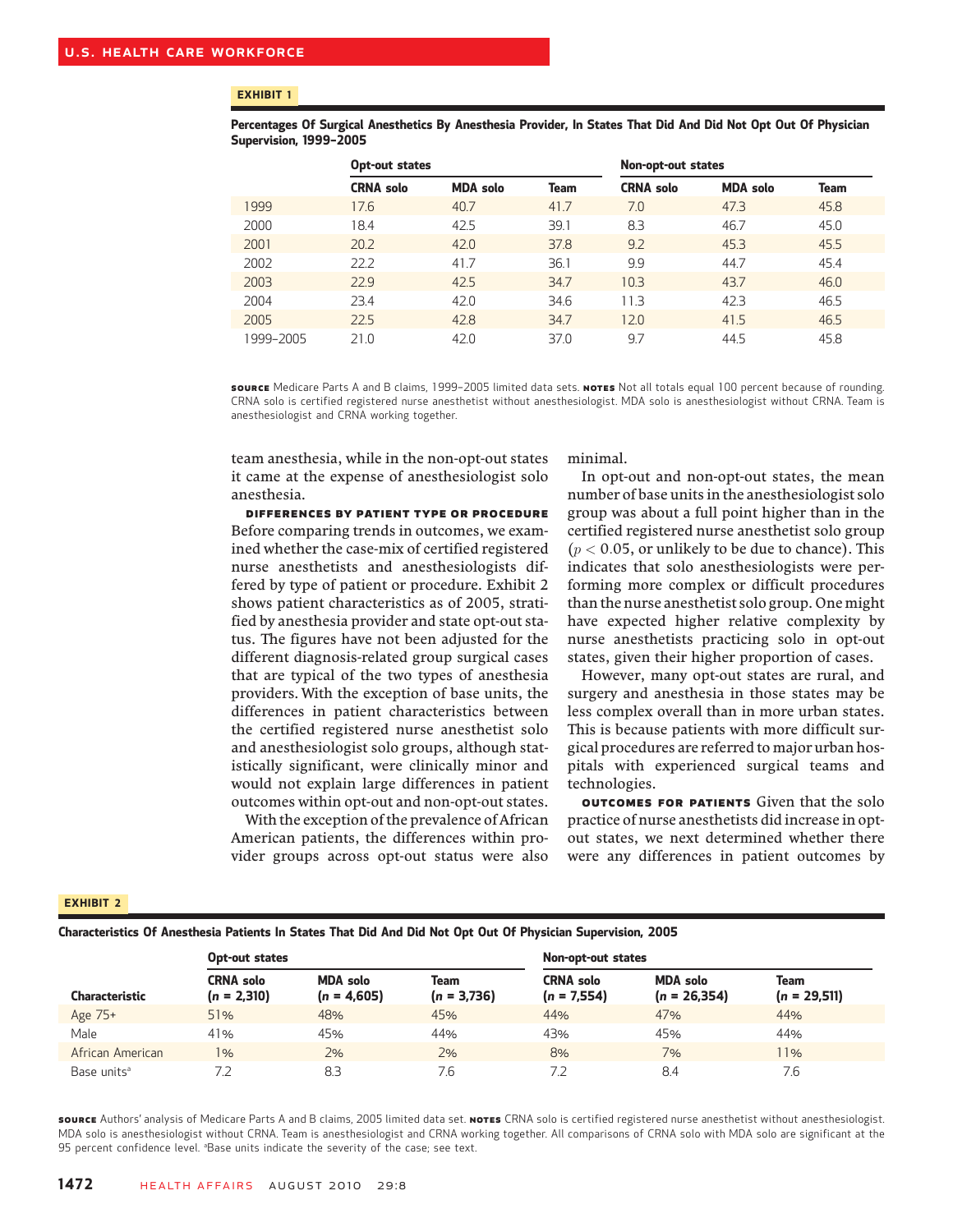anesthesia arrangement.We started with mortality rates within each hospital for procedures that the two provider types had in common in opt-out and non-opt-out states.

In non-opt-out states, mortality rates for the three anesthesia arrangements followed a general downward trend throughout the seven-year period, from 3.1–3.5 percent to 2.2–2.8 percent (Exhibit 3). A general downward trend is also apparent in opt-out states. Of particular interest is the mortality trend for the certified registered nurse anesthetist solo group in opt-out states. The rate increased from 1999 to 2001—prior to the introduction of the opt-out provision—and decreased from 2001 to 2005. December 2001 was when the first state, Iowa, opted out of the supervision requirement.

Multivariate Analyses Exhibit 4 shows the results of the multivariate analyses for inpatient mortality and complications. It presents the odds ratios for each of the three provider groups in three different opt-out status conditions: nonopt-out states, opt-out states prior to opting out, and opt-out states after opting out. In addition to the provider group and opt-out status indicators, the model controlled for patients' age categories, sex, and race; anesthesia procedure base units; indicators for the ten highest-mortality diagnosis-related groups; and an annual time trend.

The reference group for the odds ratios for both mortality and complications was the anesthesiologist solo group in non-opt-out states. All eight comparison cells for mortality had odds ratios less than 1.0, which indicates that mortality occurred with lower probability in all other combinations of provider and opt-out status than it did with solo anesthesiologists in nonopt-out states (the differences are all significant at the 0.05 level). In opt-out states, there were no

statistically significant mortality differences between the periods before and after opting out.

Unlike mortality, complication rates did not differ between anesthesiologist and certified registered nurse anesthetist solo groups in non-optout states (Exhibit 4).<sup>17</sup> Yet, as with mortality, nurse anesthetists practicing solo in opt-out states had a lower incidence of complications (odds ratios were 0.798 before opting out and 0.813 after) relative to solo anesthesiologists in non-opt-out states. These differences were statistically significant for both time periods.

In opt-out states, complication rates for the nurse anesthetist solo group were essentially identical to those for the anesthesiologist solo group. The difference between complication rates for nurse anesthetist solo and team anesthesia was also not statistically different in optout states.

## Discussion

Linking the change in CMS reimbursement policy to changes in patient outcomes requires both that the proportion of surgical procedures for which certified registered nurse anesthetists alone provided anesthesia changed as a consequence of the policy change, and that the type of anesthesia provider affects the likelihood of inhospital mortality or other adverse event. Our analysis does not support either of the two.

Instead, we found that from 1999 to 2005, the proportion of surgeries in which anesthesia was provided by nurse anesthetists with no anesthesiologist involvement increased by five percentage points in both opt-out and non-opt-out states. However, the rate of increase was nearly three times as great in non-opt-out states as in opt-out states because nurse anesthetist solo rates initially were lower in the former than in

EXHIBIT 3

Surgical Inpatient Mortality Rates (Per 100 Patients) By Anesthetist Arrangement, In States That Did And Did Not Opt Out Of Physician Supervision, 1999–2005

| Year | Opt-out states   |                 |             |                  | Non-opt-out states |      |  |
|------|------------------|-----------------|-------------|------------------|--------------------|------|--|
|      | <b>CRNA</b> solo | <b>MDA</b> solo | <b>Team</b> | <b>CRNA</b> solo | <b>MDA</b> solo    | Team |  |
| 1999 | 1.76             | 3.45            | 2.92        | 3.10             | 3.50               | 3.19 |  |
| 2000 | 2.50             | 3.67            | 1.79        | 3.16             | 3.21               | 2.58 |  |
| 2001 | 3.01             | 2.80            | 1.94        | 3.54             | 3.68               | 3.19 |  |
| 2002 | 2.26             | 2.72            | 2.15        | 3.09             | 3.44               | 2.95 |  |
| 2003 | 2.49             | 2.39            | 2.01        | 3.21             | 3.58               | 2.86 |  |
| 2004 | 1.86             | 3.82            | 2.03        | 2.84             | 3.20               | 3.08 |  |
| 2005 | 2.03             | 1.32            | 1.45        | 2.34             | 2.76               | 2.20 |  |

source Medicare Parts A and B claims, 1999-2005 limited data sets. NoTES CRNA solo is certified registered nurse anesthetist without anesthesiologist. MDA solo is anesthesiologist without CRNA. Team is anesthesiologist and CRNA working together. MDA solo and team mortality rates are based on CRNA case-mix. Inpatient mortality is attributable to anesthesia and all other causes.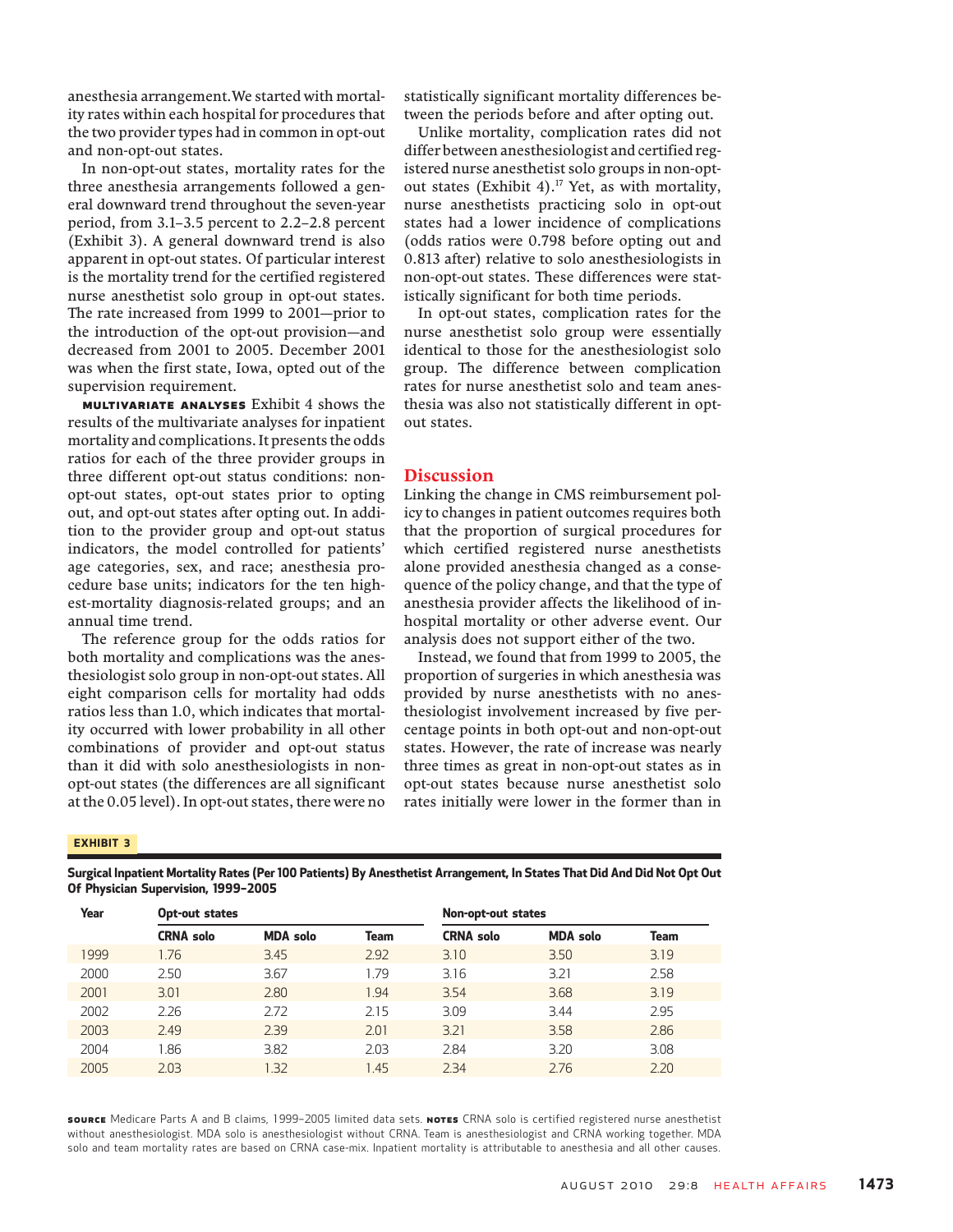#### EXHIBIT 4

Likelihood Of Death And Complications From Anesthesia, For Different Combinations Of Anesthesia Provider Groups And States' Opt-Out Status: Odds Ratios

|                        | <b>Mortality</b>      |                             |                      | <b>Complications</b>  |                             |                            |  |
|------------------------|-----------------------|-----------------------------|----------------------|-----------------------|-----------------------------|----------------------------|--|
|                        |                       | Opt-out states              |                      |                       | Opt-out states              |                            |  |
| Anesthesia<br>provider | Non-opt-out<br>states | <b>Before</b><br>opting out | After<br>opting out  | Non-opt-out<br>states | <b>Before</b><br>opting out | <b>After</b><br>opting out |  |
| MDA solo               | 1.00                  | 0.797a                      | $0.788$ <sup>a</sup> | 1.00                  | $0.824$ <sup>a</sup>        | $0.818$ <sup>a</sup>       |  |
| CRNA solo              | n 899 <sup>a</sup>    | $0.651$ <sup>a</sup>        | $0.689$ <sup>a</sup> | 0.992                 | 0.798 <sup>a</sup>          | $0.813^{\circ}$            |  |
| Team                   | $0.959$ <sup>a</sup>  | $0.708$ <sup>a</sup>        | $0.565^{\circ}$      | $1.067$ <sup>a</sup>  | 0927                        | 0.903                      |  |

source Medicare Parts A and B claims, 1999-2005 limited data sets. Nores MDA solo is anesthesiologist without certified registered nurse anesthetist (CRNAs). CRNA solo is CRNA without anesthesiologist. Team is anesthesiologist and CRNA working together. The model includes year, base units, diagnosis-related groups, and the patient's age, race, sex. Complications include patient safety indicators 1, 2, 4, 6, 10, 11, and 16 of the Agency for Healthcare Research and Quality; see text. <sup>a</sup>Odds ratio is significantly different from 1 for MDA solo ( $p = 0.05$ ).

the latter. This implies that the increase in the certified registered nurse anesthetist solo share in opt-out states cannot be ascribed wholly, if at all, to the change in the CMS supervision policy.

Whatever forces are driving the growing share of nurse anesthetist solo cases, they appear to be different in the fourteen opt-out states than in the non-opt-out states. In opt-out states, the seven-percentage-point decline in team anesthesia resulted in more solo practice by both types of anesthetists. Anesthesiologists practicing solo explained about one-third of the decline in team anesthesia, and nurse anesthetists practicing solo accounted for the other two-thirds. Elsewhere in the country, team anesthesia rates were constant.

Despite the shift to more anesthetics performed by nurse anesthetists, no increase in adverse outcomes was found in either opt-out or non-opt-out states. In fact, declining mortality was the norm. Moreover, the mortality rate for the nurse anesthetist solo group was lower than for the anesthesiologist solo group in opt-out states both before and after opting out, although the difference was statistically significant only before the state opted out.

These results do not support the hypothesis that allowing states to opt out of the supervision requirement resulted in increased surgical risks to patients. Nor do the results support the claim that patients will be exposed to increased risk as a consequence of more nurse anesthetists' practicing without physician supervision.

We did find that case-mix complexity was different for the two types of providers. Anesthesia base units for procedures in which anesthesiologists practiced solo were a full point higher than for procedures in which certified registered nurse anesthetists worked alone.

Although base units might not completely de-

scribe the complexity of either surgical or anesthetic procedures, base units were associated with a statistically greater mortality risk in our multivariate model. We estimate that each onepoint increase in procedure base units is associated with a 7 percent higher mortality risk.

To this extent, base units can capture a sizable part of the complexity and risk of the procedures. Moreover, we believe that using additional measures of complexity would not qualitatively change our results.

There were clearly differences between the optout and non-opt-out states that were not a consequence of their opt-out status.With the exception of the proportion of African American patients, it does not appear that these differences were primarily caused by patient characteristics such as sex and age.

Yet opt-out states had lower mortality and complication rates than non-opt-out states, even prior to opting out. This suggests that some unobserved difference existed between opt-out and non-opt-out states, perhaps related to the fact that opt-out states were more rural and tended to be located in the West and Midwest.

In any case, the policy conclusions supported by this study remain valid. In opt-out states, mortality and complication rates for the certified registered nurse anesthetist solo group did not vary greatly between the period before opting out and the period after. That means that our data do not support the hypothesis that patients are exposed to increased surgical risk if nurse anesthetists work without physician supervision.

## Policy Recommendations

Our analysis of seven years of Medicare inpatient anesthesia claims suggests that the change in CMS policy allowing states to opt out of the